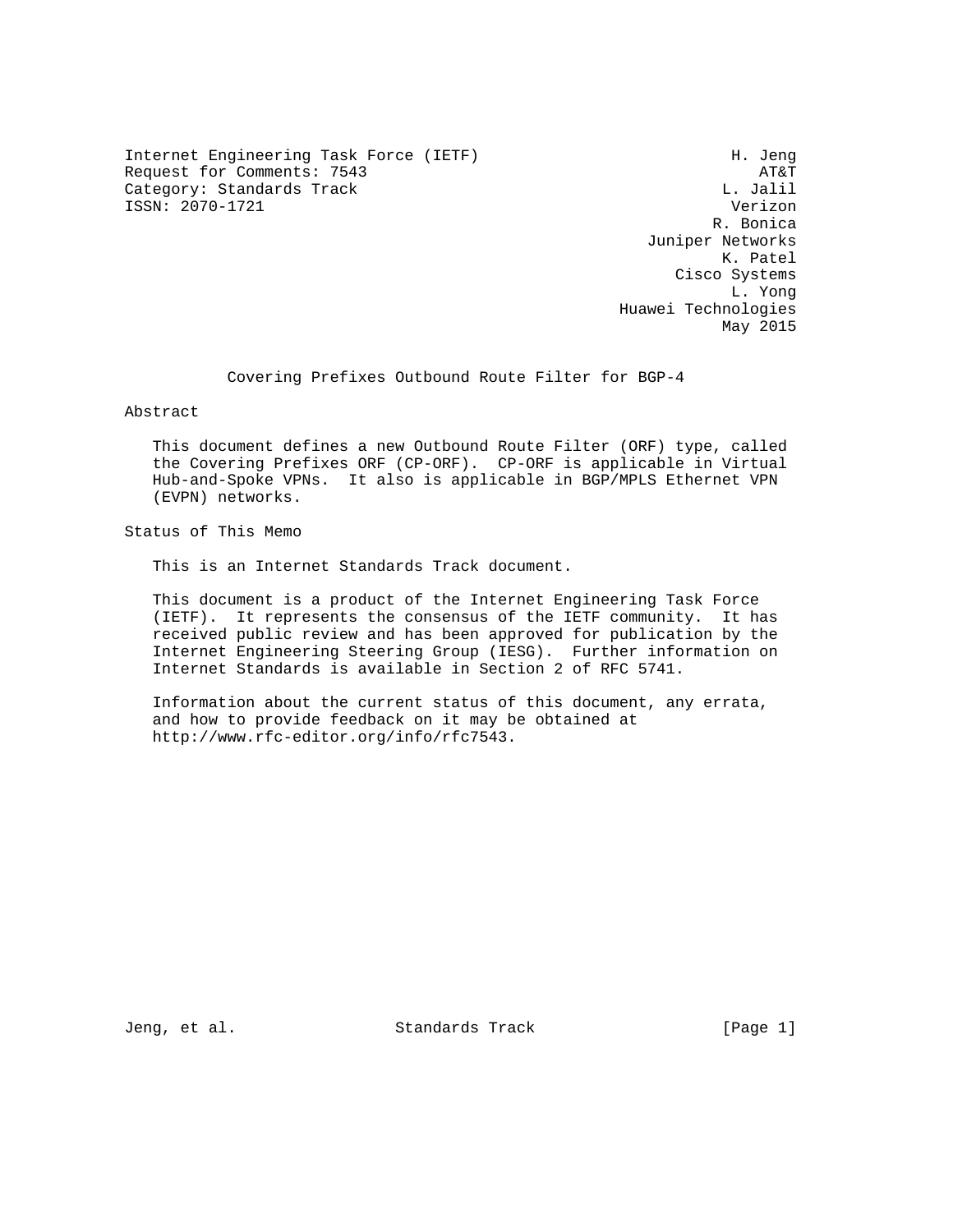## Copyright Notice

 Copyright (c) 2015 IETF Trust and the persons identified as the document authors. All rights reserved.

 This document is subject to BCP 78 and the IETF Trust's Legal Provisions Relating to IETF Documents (http://trustee.ietf.org/license-info) in effect on the date of publication of this document. Please review these documents carefully, as they describe your rights and restrictions with respect to this document. Code Components extracted from this document must include Simplified BSD License text as described in Section 4.e of the Trust Legal Provisions and are provided without warranty as described in the Simplified BSD License.

Table of Contents

|                                                           | 3              |
|-----------------------------------------------------------|----------------|
|                                                           | 3              |
|                                                           | $\overline{4}$ |
|                                                           | $\overline{4}$ |
| $\overline{7}$<br>$\mathcal{R}$                           |                |
| Applicability in Virtual Hub-and-Spoke VPNs<br>4.<br>10   |                |
| 4.1. Multicast Considerations<br>13                       |                |
| Applicability in BGP/MPLS Ethernet VPN (EVPN)<br>13<br>5. |                |
| 17<br>б.                                                  |                |
| 17<br>$7$ .                                               |                |
| 18<br>8.                                                  |                |
| 9.<br>18                                                  |                |
| 1 R<br>Normative References<br>9 1                        |                |
| 9.2. Informative References 19                            |                |
| 2.0                                                       |                |
| 20                                                        |                |
| 21                                                        |                |

Jeng, et al. Standards Track [Page 2]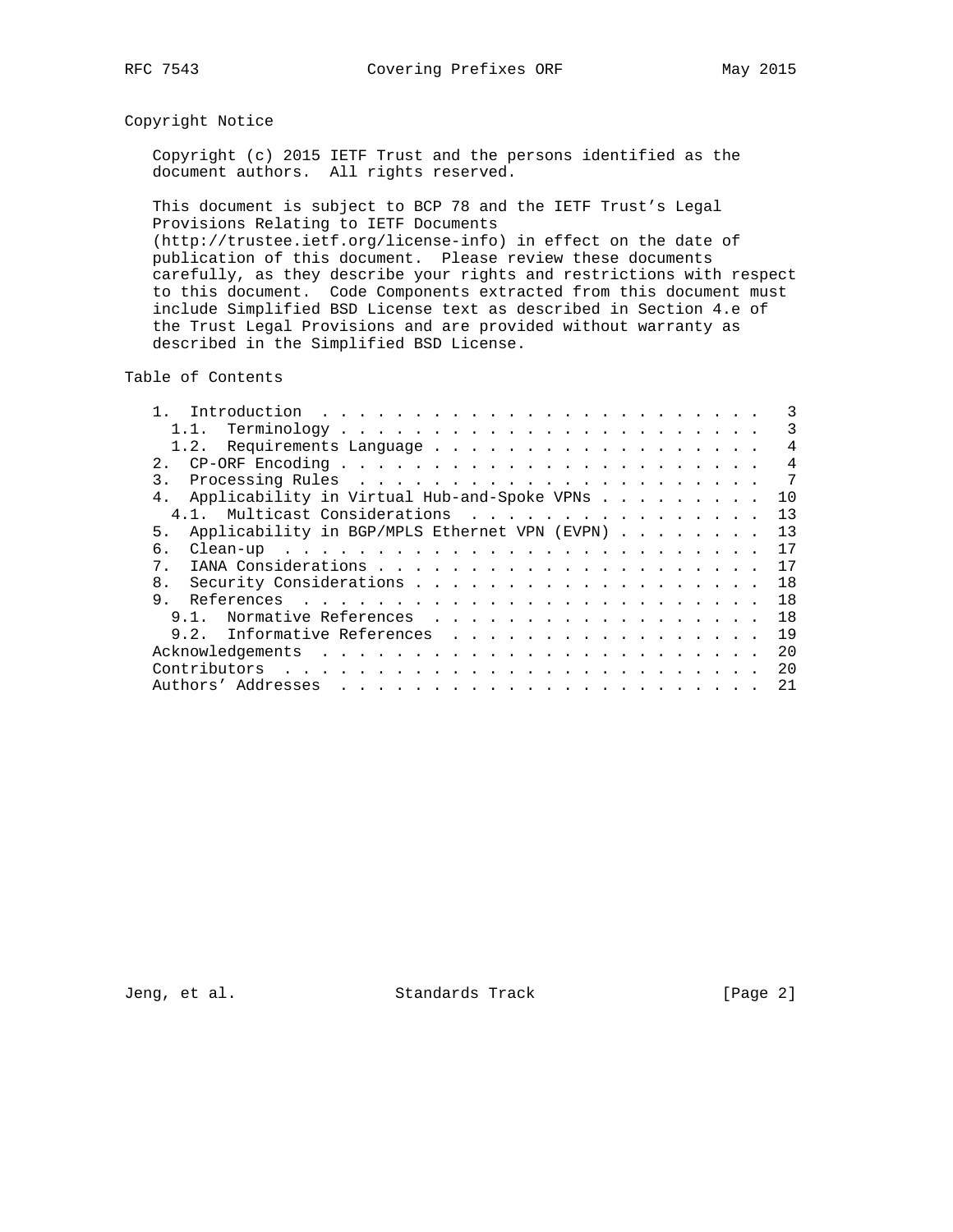## 1. Introduction

 A BGP [RFC4271] speaker can send Outbound Route Filters (ORFs) [RFC5291] to a peer. The peer uses ORFs to filter routing updates that it sends to the BGP speaker. Using ORF, a BGP speaker can realize a "route pull" paradigm in which the BGP speaker, on demand, pulls certain routes from the peer.

 This document defines a new ORF-type, called the Covering Prefixes ORF (CP-ORF). A BGP speaker sends a CP-ORF to a peer in order to pull routes that cover a specified host address. A prefix covers a host address if it can be used to forward traffic towards that host address. Section 3 provides a more complete description of covering prefix selection criteria.

 CP-ORF is applicable in Virtual Hub-and-Spoke VPNs [RFC7024] [RFC4364]. It also is applicable BGP/MPLS Ethernet VPN (EVPN) [RFC7432] networks.

#### 1.1. Terminology

This document uses the following terms:

- o Address Family Identifier (AFI) defined in [RFC4760]
- o Subsequent Address Family Identifier (SAFI) defined in [RFC4760]
- o Route Target (RT) defined in [RFC4364]
- o VPN-IP Default Route defined in [RFC7024]
- o Virtual Hub (V-hub) defined in [RFC7024]
- o Virtual Spoke (V-spoke) defined in [RFC7024]
- o BGP/MPLS Ethernet VPN (EVPN) defined in [RFC7432]
- o EVPN Instance (EVI) defined in [RFC7432]
- o MAC Media Access Control
- o Unknown MAC Route (UMR) A regular EVPN MAC/IP Advertisement route where the MAC Address Length is set to 48 and the MAC address to 00:00:00:00:00:00
- o Default MAC Gateway (DMG) An EVPN Provider Edge (PE) that advertises a UMR

|  | Jeng, et al. | Standards Track | [Page 3] |  |
|--|--------------|-----------------|----------|--|
|--|--------------|-----------------|----------|--|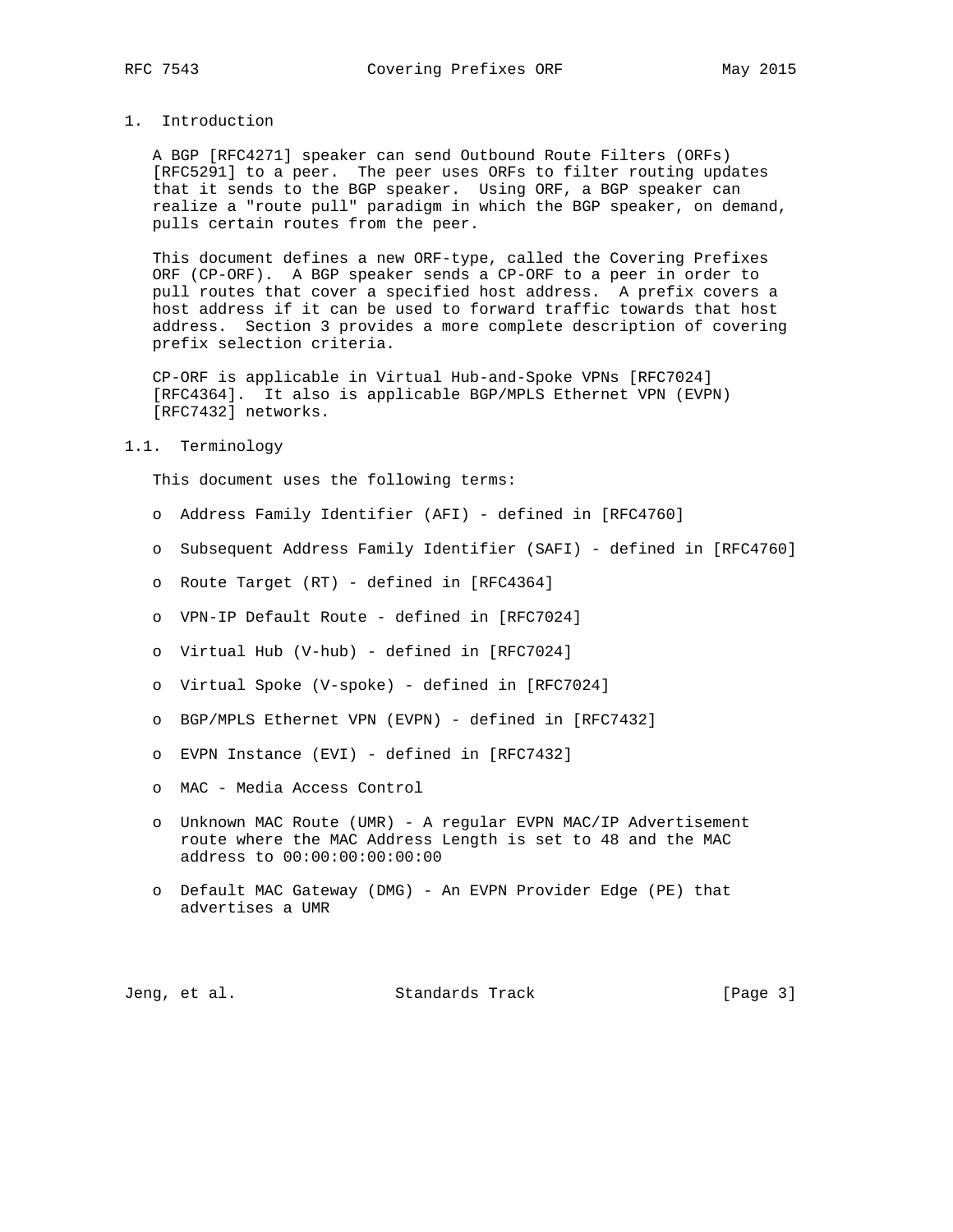The key words "MUST", "MUST NOT", "REQUIRED", "SHALL", "SHALL NOT", "SHOULD", "SHOULD NOT", "RECOMMENDED", "MAY", and "OPTIONAL" in this document are to be interpreted as described in RFC 2119 [RFC2119].

2. CP-ORF Encoding

 RFC 5291 augments the BGP ROUTE-REFRESH message so that it can carry ORF entries. When the ROUTE-REFRESH message carries ORF entries, it includes the following fields:

- o AFI [IANA.AFI]
- o SAFI [IANA.SAFI]
- o When-to-refresh (IMMEDIATE or DEFERRED)
- o ORF Type
- o Length (of ORF entries)

 The ROUTE-REFRESH message also contains a list of ORF entries. Each ORF entry contains the following fields:

- o Action (ADD, REMOVE, or REMOVE-ALL)
- o Match (PERMIT or DENY)

 The ORF entry may also contain Type-specific information. Type specific information is present only when the Action is equal to ADD or REMOVE. It is not present when the Action is equal to REMOVE-ALL.

 When the BGP ROUTE-REFRESH message carries CP-ORF entries, the following conditions MUST be true:

- o The ORF Type MUST be equal to CP-ORF (65).
- o The AFI MUST be equal to IPv4, IPv6, or Layer 2 VPN (L2VPN).
- o If the AFI is equal to IPv4 or IPv6, the SAFI MUST be equal to MPLS-labeled VPN address.
- o If the AFI is equal to L2VPN, the SAFI MUST be equal to BGP EVPN.
- o The Match field MUST be equal to PERMIT.

Jeng, et al. Standards Track [Page 4]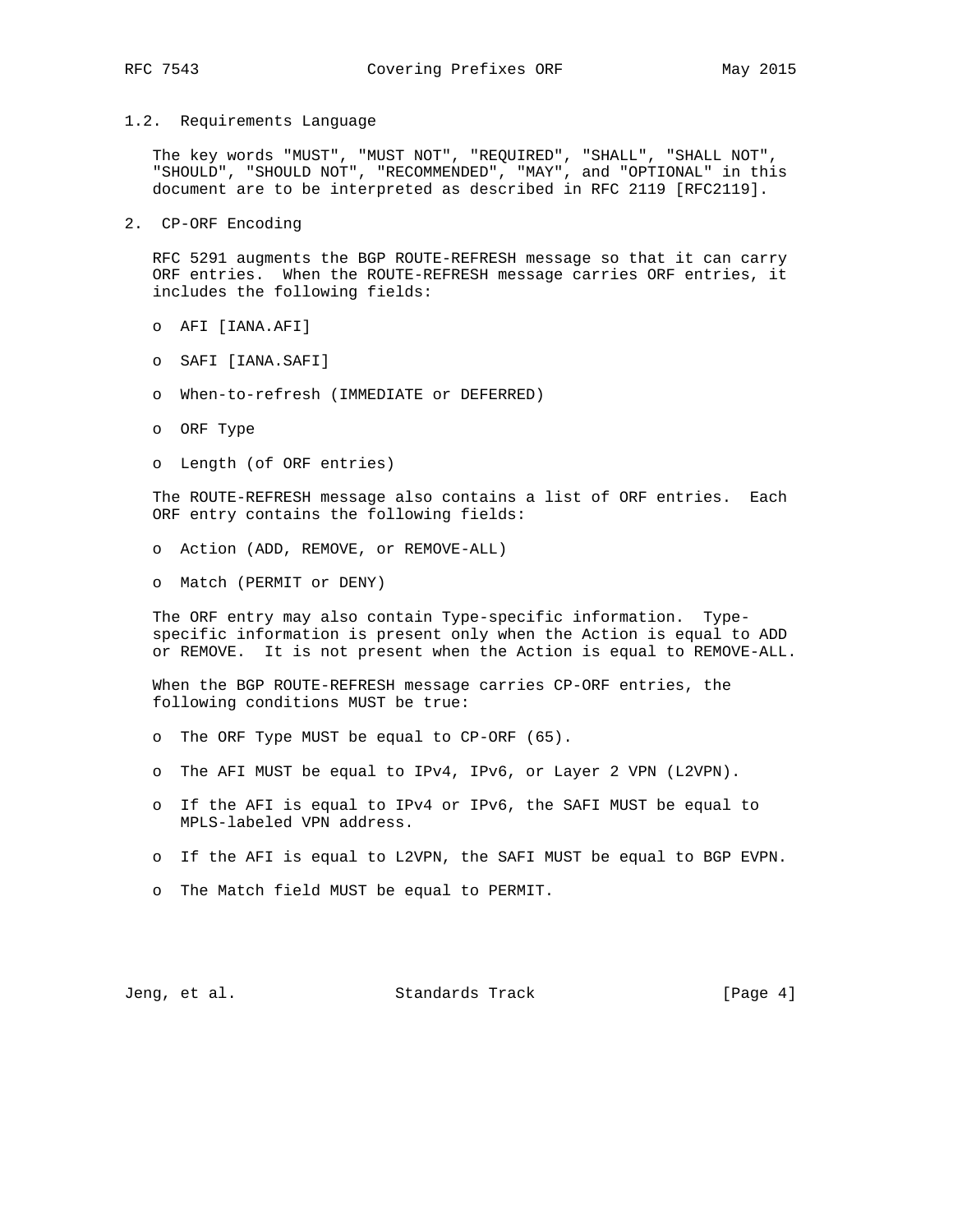Figure 1 depicts the encoding of the CP-ORF Type-specific information.



Figure 1: CP-ORF Type-Specific Encoding

 The CP-ORF recipient uses the following fields to select routes matching the CP-ORF:

- o Sequence: the relative position of a CP-ORF entry among other CP-ORF entries
- o Minlen: the minimum length of the selected route (measured in bits)
- o Maxlen: the maximum length of the selected route (measured in bits)
- o VPN Route Target: the VPN Route Target carried by the selected route
- o Route Type: the type of the selected route
- o Host Address: the address covered by the selected route

See Section 3 for details.

 The CP-ORF recipient marks routes that match CP-ORF with the Import Route Target before advertising those routes to the CP-ORF originator. See Section 3 for details.

Jeng, et al. Standards Track [Page 5]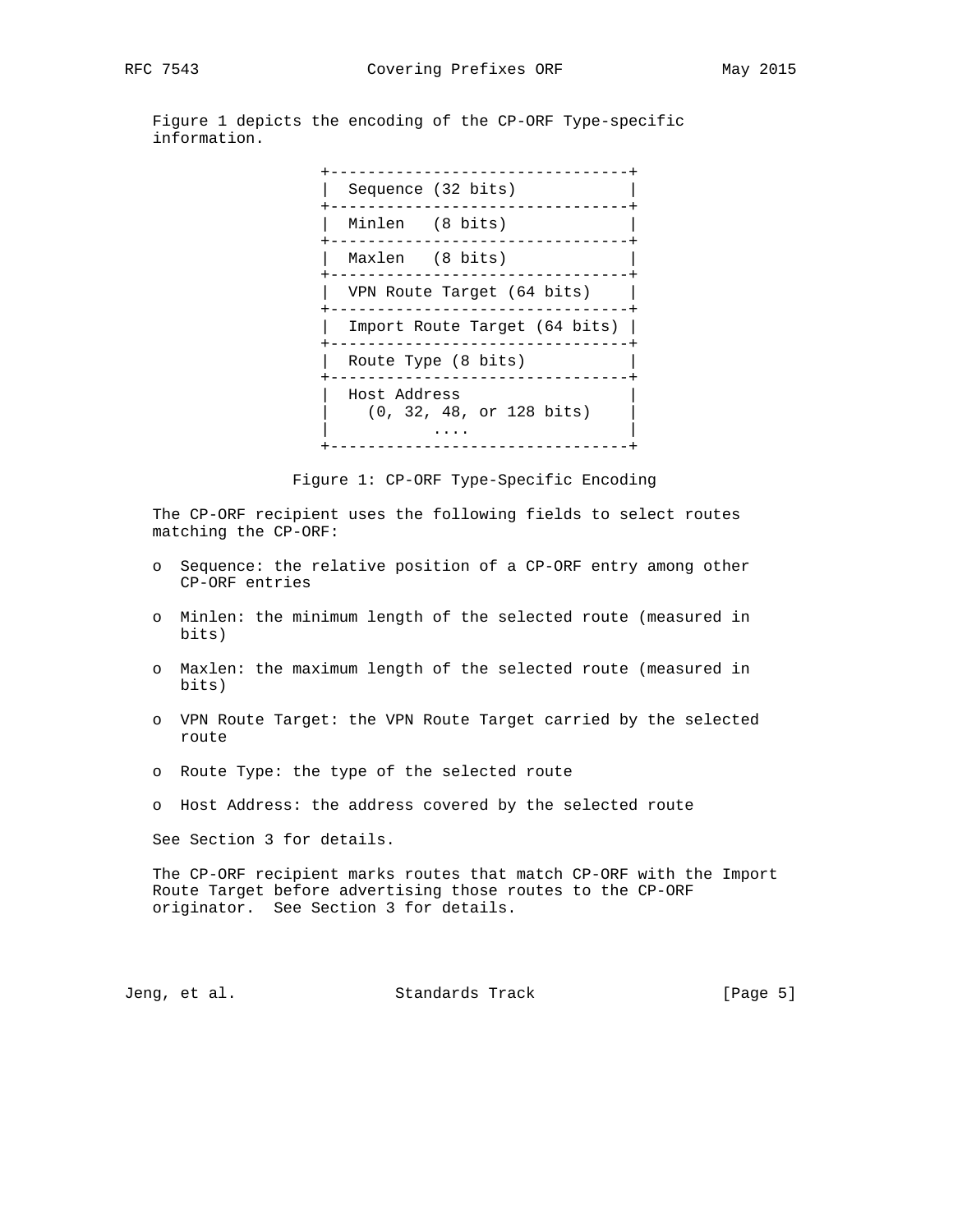If the ROUTE-REFRESH AFI is equal to IPv4, o the value of Minlen MUST be less than or equal to 32; o the value of Maxlen MUST be less than or equal to 32; o the value of Minlen MUST be less than or equal to the value of Maxlen; o the value of Route Type MUST be 0 (i.e., RESERVED); and o the Host Address MUST contain exactly 32 bits. If the ROUTE-REFRESH AFI is equal to IPv6, o the value of Minlen MUST be less than or equal to 128; o the value of Maxlen MUST be less than or equal to 128; o the value of Minlen MUST be less than or equal to the value of Maxlen; o the value of Route Type MUST be 0 (i.e., RESERVED); and o the Host Address MUST contain exactly 128 bits. If the ROUTE-REFRESH AFI is equal to L2VPN, the value of Route Type MUST be one of the following values taken from the IANA EVPN Registry [IANA.EVPN]: o 1 - Ethernet Autodiscovery Route o 2 - MAC/IP Advertisement Route o 3 - Inclusive Multicast Route o 4 - Ethernet Segment If the ROUTE-REFRESH AFI is equal to L2VPN and the value of Route Type is equal to Ethernet Autodiscovery Route, Inclusive Multicast Route, or Ethernet Segment, o the value of Minlen MUST be equal to 0; o the value of Maxlen MUST be equal to 0; and o the Host Address MUST be absent (i.e., contain 0 bits).

Jeng, et al. Standards Track [Page 6]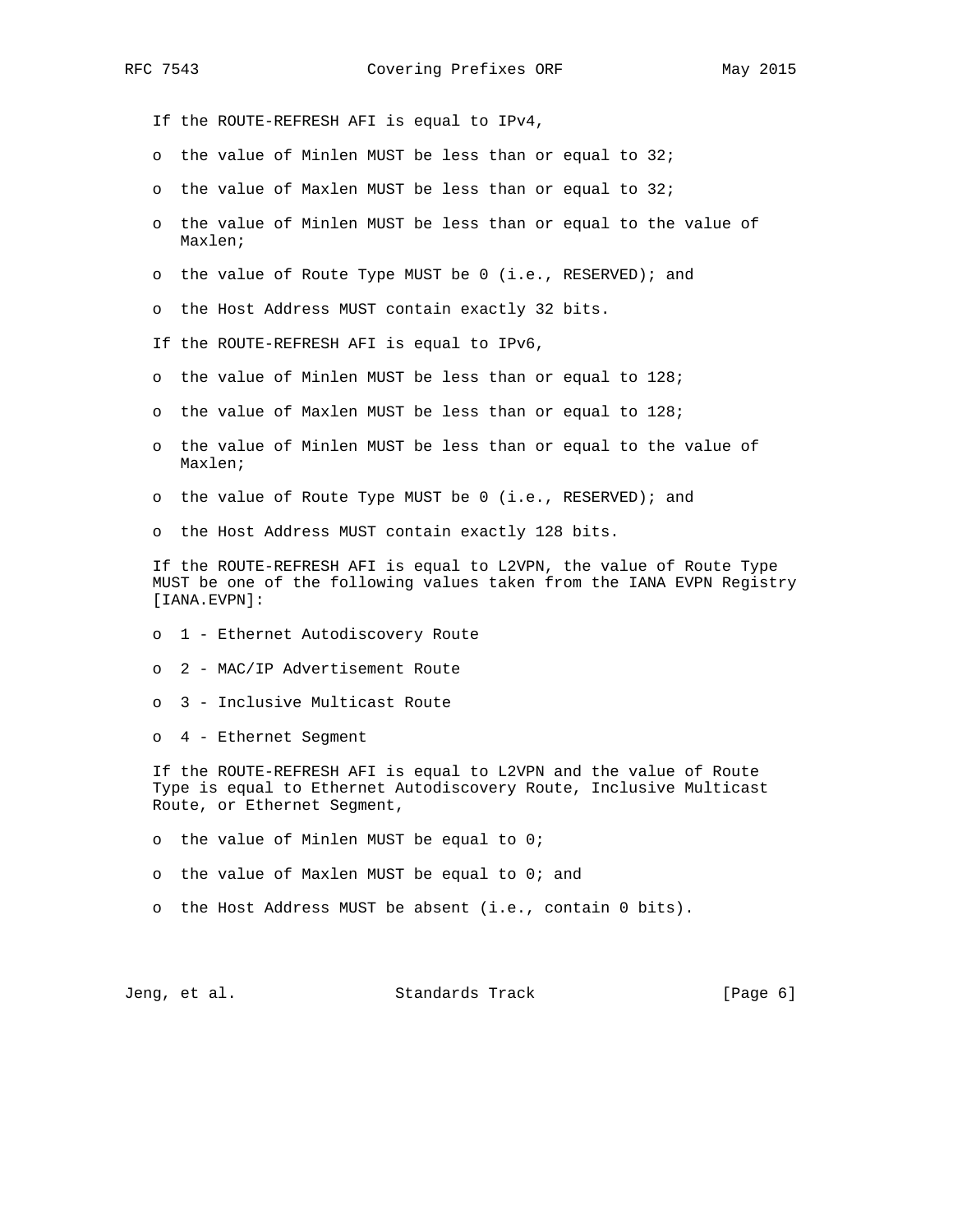If the ROUTE-REFRESH AFI is equal to L2VPN and the value of Route Type is equal to MAC/IP Advertisement Route,

- o the value of Minlen MUST be less than or equal to 48;
- o the value of Maxlen MUST be less than or equal to 48;
- o the value of Minlen MUST be less than or equal to the value of Maxlen; and
- o the Host Address MUST contain exactly 48 bits.
- 3. Processing Rules

 According to [RFC4271], every BGP speaker maintains a single Loc-RIB. For each of its peers, the BGP speaker also maintains an Outbound Filter and an Adj-RIB-Out. The Outbound Filter defines policy that determines which Loc-RIB entries are processed into the corresponding Adj-RIB-Out. Mechanisms such as RT-Constrain [RFC4684] and ORF [RFC5291] enable a router's peer to influence the Outbound Filter. Therefore, the Outbound Filter for a given peer is constructed using a combination of the locally configured policy and the information received via RT-Constrain and ORF from the peer.

 Using this model, we can describe the operations of CP-ORF as follows:

 When a BGP speaker receives a ROUTE-REFRESH message that contains a CP-ORF and that ROUTE-REFRESH message violates any of the encoding rules specified in Section 2, the BGP speaker MUST ignore the entire ROUTE-REFRESH message. It SHOULD also log the event. However, an implementation MAY apply logging thresholds to avoid excessive messaging or log file overflow.

 Otherwise, the BGP speaker processes each CP-ORF entry as indicated by the Action field. If the Action is equal to ADD, the BGP speaker adds the CP-ORF entry to the Outbound Filter associated with the peer in the position specified by the Sequence field. If the Action is equal to REMOVE, the BGP speaker removes the CP-ORF entry from the Outbound Filter. If the Action is equal to REMOVE-ALL, the BGP speaker removes all CP-ORF entries from the Outbound Filter.

 Whenever the BGP speaker applies an Outbound Filter to a route contained in its Loc-RIB, it evaluates the route in terms of the CP-ORF entries first. It then evaluates the route in terms of the remaining non-CP-ORF entries. The rules for the former are described below. The rules for the latter are outside the scope of this document.

Jeng, et al. Standards Track [Page 7]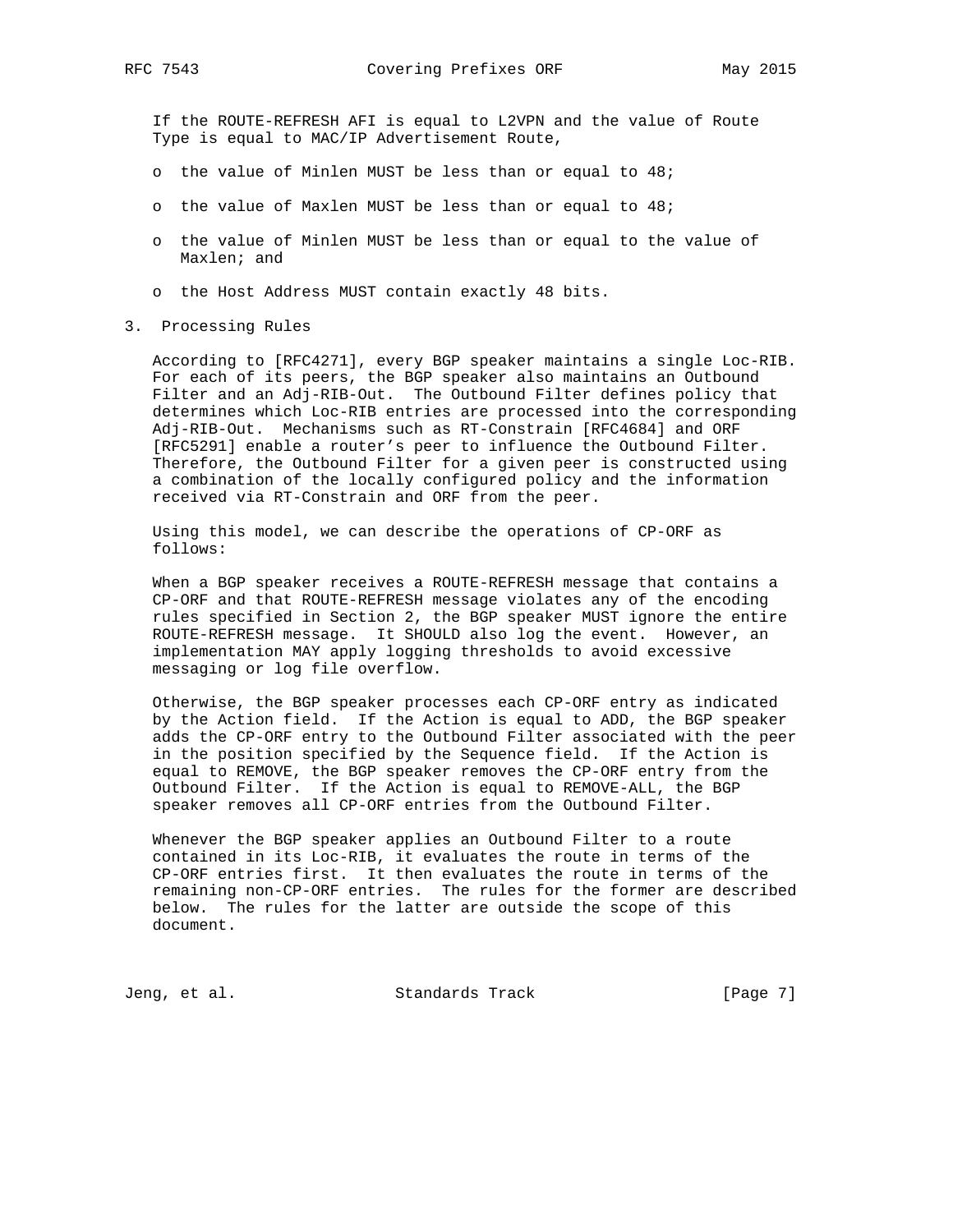The following route types can match a CP-ORF:

- o IPv4-VPN
- o IPv6-VPN
- o L2VPN

 In order for an IPv4-VPN route or IPv6-VPN route to match a CP-ORF, all of the following conditions MUST be true:

- o the route carries an RT whose value is the same as the CP-ORF VPN Route Target;
- o the route prefix length is greater than or equal to the CP-ORF Minlen plus 64 (i.e., the length of a VPN Route Distinguisher);
- o the route prefix length is less than or equal to the CP-ORF Maxlen plus 64 (i.e., the length of a VPN Route Distinguisher);
- o ignoring the Route Distinguisher, the leading bits of the route prefix are identical to the leading bits of the CP-ORF Host Address, and CP-ORF Minlen defines the number of bits that must be identical; and
- o Loc-RIB does not contain a more specific route that also satisfies all of the above listed conditions.

 The BGP speaker ignores Route Distinguishers when determining whether a prefix matches a host address. For example, assume that a CP-ORF carries the following information:

- o Minlen equal to 1
- o Maxlen equal to 32
- o Host Address equal to 192.0.2.1

 Assume also that Loc-RIB contains routes for the following IPv4-VPN prefixes and that all of these routes carry an RT whose value is the same as the CP-ORF VPN Route Target:

- o 1:0.0.0.0/64.
- o 2:192.0.2.0/88
- o 3:192.0.2.0/89

Jeng, et al. Standards Track [Page 8]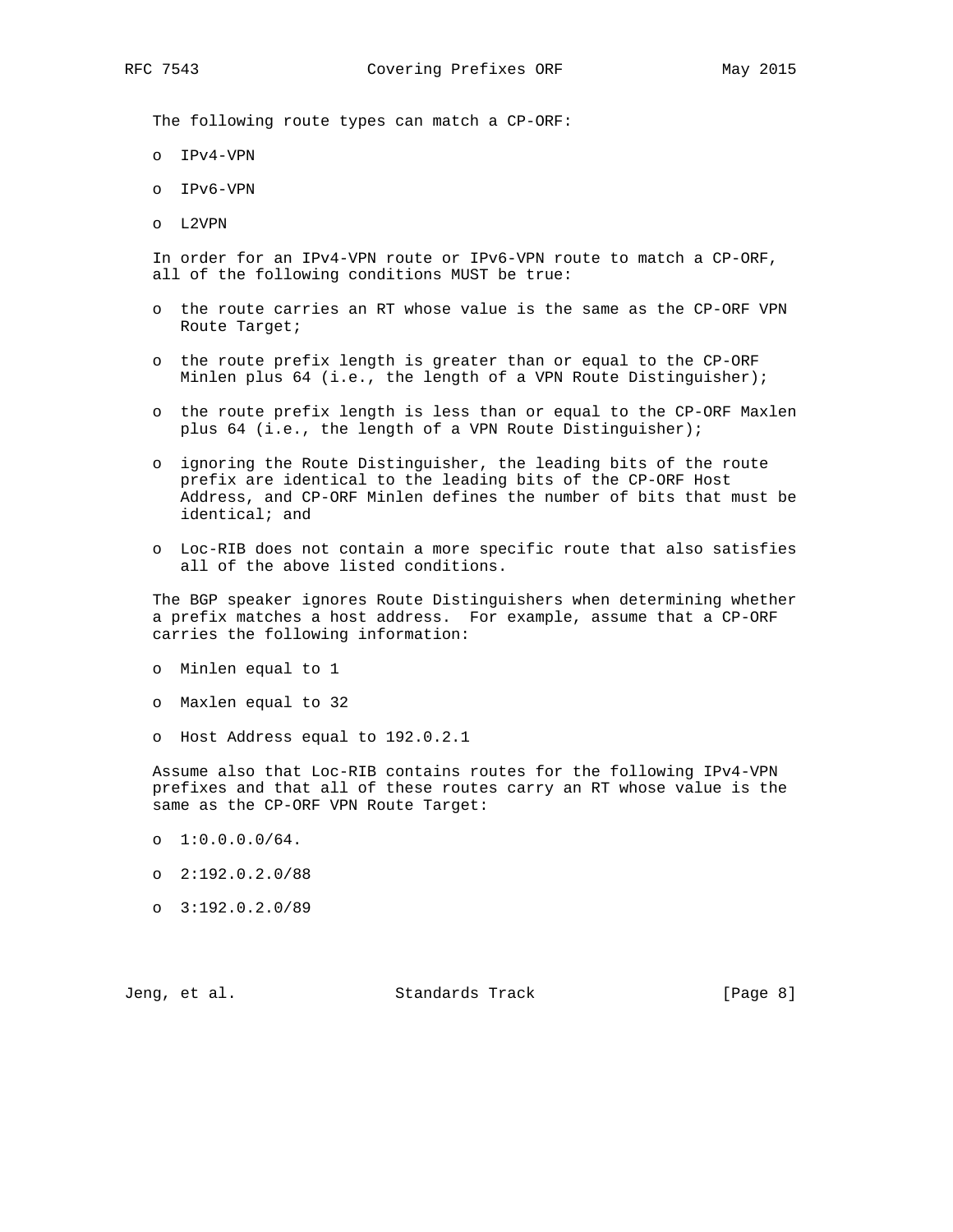Only the prefix 3:192.0.2.0/89 matches the CP-ORF. The prefix 1:0.0.0.0/64 does not match, because its length (64) is less than the CP-ORF Minlen (1) plus the length of an L3VPN Route Distinguisher (64). If Loc-RIB did not contain the prefix 3:192.0.2.0/89, 2:192.0.2.0/88 would match the CP-ORF. However, because Loc-RIB also contains a more specific covering route (3:192.0.2.0/89), 2:192.0.2.0/88 does not match. Only 3:192.0.2.0/89 satisfies all of the above listed match criteria. Note that the matching algorithm ignored Route Distinguishers.

 In order for an EVPN route to match a CP-ORF, all of the following conditions MUST be true:

- o the EVPN route type is equal to the CP-ORF Route Type; and
- o the route carries an RT whose value is equal to the CP-ORF VPN Route Target.

 In addition, if the CP-ORF Route Type is equal to MAC/IP Advertisement Route, the following conditions also MUST be true:

- o the EVPN Route MAC Address Length is greater than or equal to the CP-ORF Minlen plus 64 (i.e., the length of a VPN Route Distinguisher);
- o the EVPN Route MAC Address Length is less than or equal to the CP- ORF Maxlen plus 64 (i.e., the length of a VPN Route Distinguisher); and
- o ignoring the Route Distinguisher, the leading bits of the EVPN Route MAC Address are identical to the leading bits of the CP-ORF Host Address. CP-ORF Minlen defines the number of bits that must be identical.

 If a route matches the selection criteria of a CP-ORF entry and it does not violate any subsequent rule specified by the Outbound Filter (e.g., rules that reflect local policy or rules that are due to RT-Constrains), the BGP speaker places the route into the Adj-RIB- Out. In Adj-RIB-Out, the BGP speaker adds the CP-ORF Import Route Target to the list of RTs that the route already carries. The BGP speaker also adds a Transitive Opaque Extended Community [RFC4360] with the sub-type equal to CP-ORF (0x03). As a result of being placed in Adj-RIB-Out, the route is advertised to the peer associated with the Adj-RIB-Out.

Jeng, et al. Standards Track [Page 9]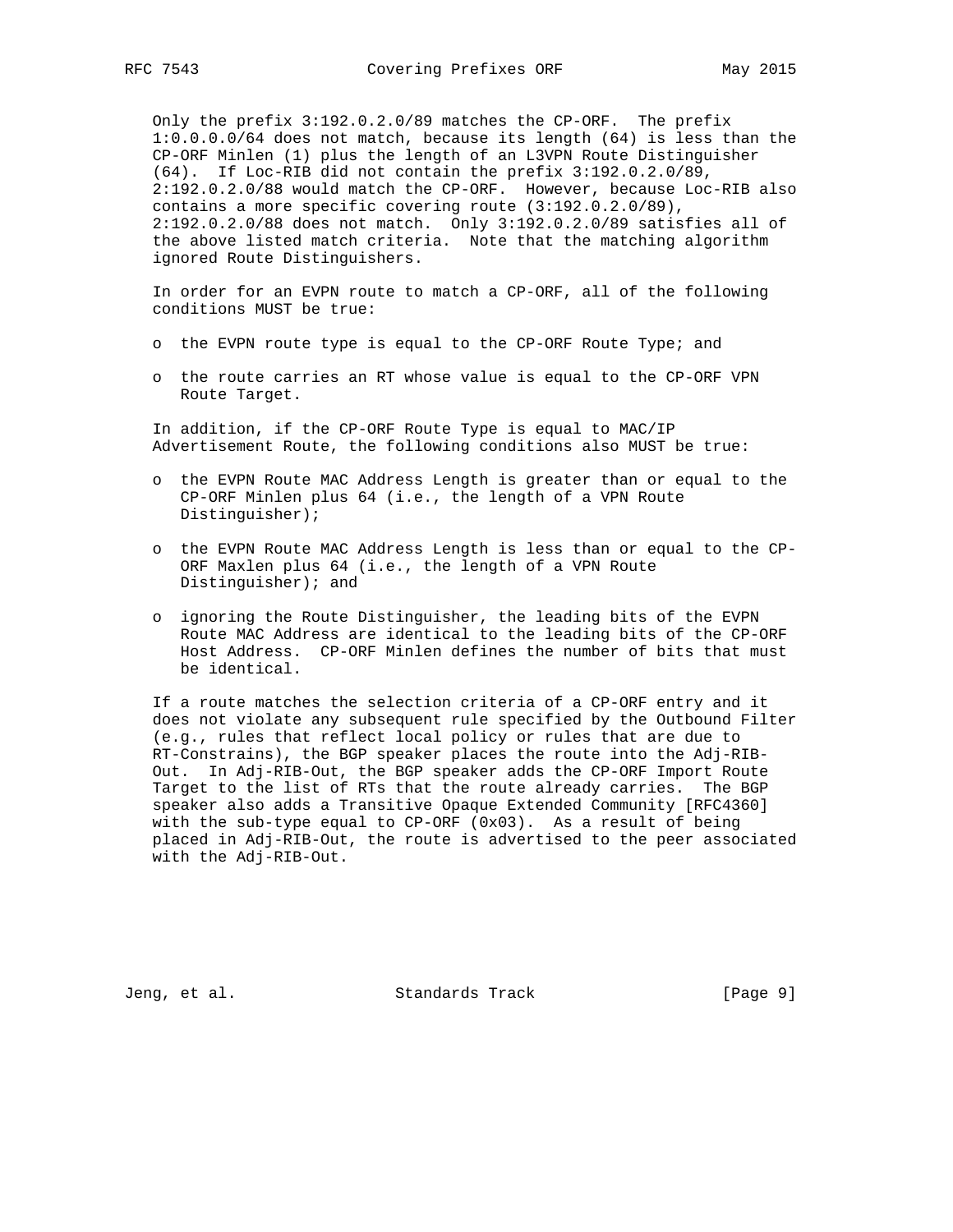Receiving CP-ORF entries with REMOVE or REMOVE-ALL Actions may cause a route that has previously been installed in a particular Adj-RIB- Out to be excluded from that Adj-RIB-Out. In this case, as specified in [RFC4271], "the previously advertised route in that Adj-RIB-Out MUST be withdrawn from service by means of an UPDATE message".

 RFC 5291 states that a BGP speaker should respond to a ROUTE REFRESH message as follows:

 If the When-to-refresh indicates IMMEDIATE, then after processing all the ORF entries carried in the message the speaker re-advertises to the peer routes from the Adj-RIB-Out associated with the peer that have the same AFI/SAFI as what is carried in the message, and taking into account all the ORF entries for that AFI/SAFI received from the peer. The speaker MUST re-advertise all the routes that have been affected by the ORF entries carried in the message, but MAY also re-advertise the routes that have not been affected by the ORF entries carried in the message.

 When the ROUTE-REFRESH message includes only CP-ORF entries, the BGP speaker MUST re-advertise routes that have been affected by these CP-ORF entries. It is RECOMMENDED not to re-advertise the routes that have not been affected by the CP-ORF entries.

 When the ROUTE-REFRESH message includes one or more CP-ORF entries and one or more ORF entries of a different type, the behavior remains unchanged from that described in RFC 5291.

4. Applicability in Virtual Hub-and-Spoke VPNs

 In a Virtual Hub-and-Spoke environment, VPN sites are attached to PE routers. For a given VPN, a PE router acts in exactly one of the following roles:

- o as a V-hub
- o as a V-spoke
- o as neither a V-hub nor a V-spoke

 To illustrate CP-ORF operation in conjunction with Virtual Hub-and- Spoke, assume the following:

 o One of the sites in a particular VPN, RED-VPN, is connected to a PE that acts as neither a V-hub nor a V-spoke for RED-VPN. We refer to this PE as PE1.

Jeng, et al. Standards Track [Page 10]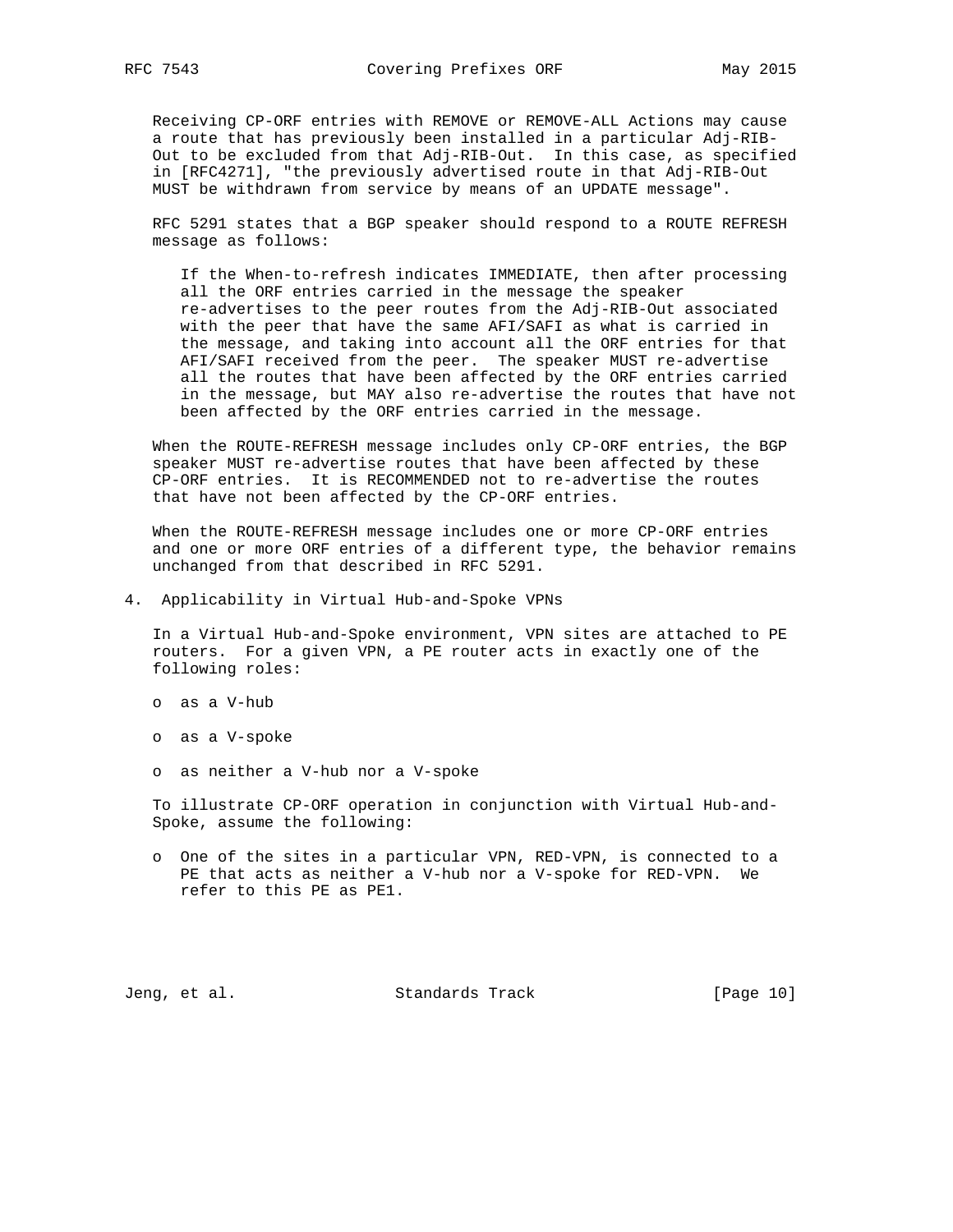- o Another site in RED-VPN is connected to another PE, and that PE acts as a V-hub for RED-VPN. We refer to this PE as V-hub1.
- o Yet another site in RED-VPN is connected to another PE, and that PE acts as a V-spoke for RED-VPN. We refer to this PE as V-spoke1.

 All of these PEs advertise RED-VPN routes to a Route Reflector (RR). They mark these routes with an RT, which we will call RT-RED. In particular, PE1 advertises a RED-VPN route to a prefix that we will call P. P covers a host address that we will call H.

 For the purpose of illustration, also assume that the PEs and the RRs use RT-Constrain [RFC4684].

 V-hub1 serves the RED-VPN. Therefore, V-hub1 advertises a VPN-IP default route for the RED-VPN to the RR, carrying the route target RT-RED-FROM-HUB1.

 V-spoke1 establishes a BGP session with the RR, negotiating the CP-ORF capability as well as the Multiprotocol Extensions capability [RFC4760]. Upon establishment of the BGP session, the RR does not advertise any routes to V-spoke1. The RR will not advertise any routes until it receives either a ROUTE-REFRESH message or a BGP UPDATE message containing a Route Target Membership Network Layering Reachability Information (NLRI) [RFC4684].

 Immediately after the BGP session is established, V-spoke1 sends the RR a BGP UPDATE message containing a Route Target Membership NLRI. The Route Target Membership NLRI specifies RT-RED-FROM-HUB1 as its RT. In response to the BGP-UPDATE message, the RR advertises the VPN IP default route for the RED-VPN to V-spoke1. This route carries the route target RT-RED-FROM-HUB1. V-spoke1 subjects this route to its import policy and accepts it because it carries the route target RT-RED-FROM-HUB1.

 Now, V-spoke1 begins normal operation, sending all of its RED-VPN traffic through V-hub1. At some point, V-spoke1 determines that it might benefit from a more direct route to H. (Note that criteria by which V-spoke1 determines that it needs a more direct route to H are beyond the scope of this document.)

Jeng, et al. Standards Track [Page 11]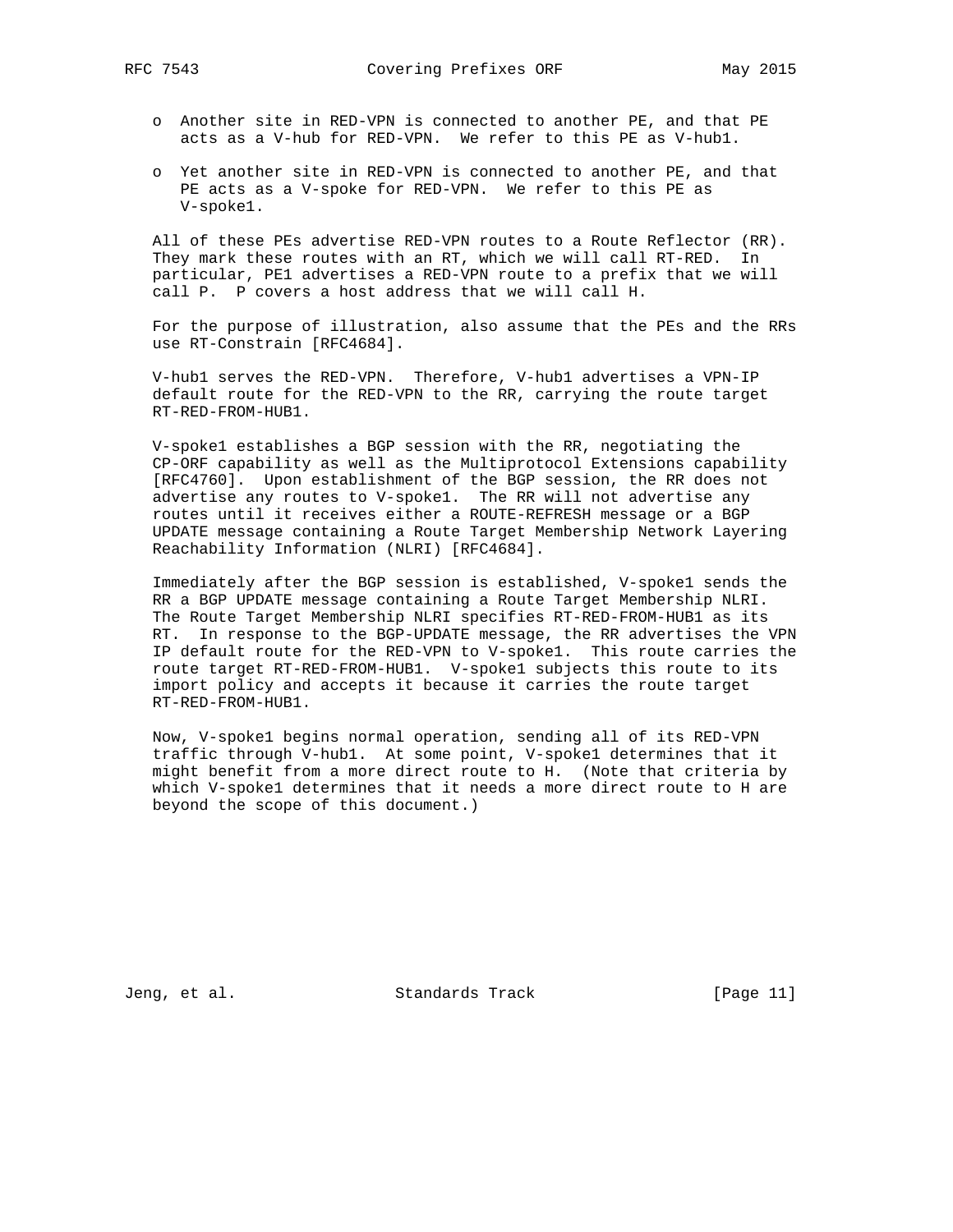RFC 7543 Covering Prefixes ORF May 2015

 In order to discover a more direct route, V-spoke1 assigns a unique numeric identifier to H. V-spoke1 then sends a ROUTE-REFRESH message to the RR, which contains the following information:

- o AFI is equal to IPv4 or IPv6, as appropriate
- o SAFI is equal to "MPLS-labeled VPN address"
- o When-to-refresh is equal to IMMEDIATE
- o Action is equal to ADD
- o Match is equal to PERMIT
- o ORF Type is equal to CP-ORF
- o CP-ORF Sequence is equal to the identifier associated with H
- o CP-ORF Minlen is equal to 1
- o CP-ORF Maxlen is equal to 32 or 128, as appropriate
- o CP-ORF VPN Route Target is equal to RT-RED
- o CP-ORF Import Route Target is equal to RT-RED-FROM-HUB1
- o CP-ORF Route Type is equal to 0 (i.e., undefined)
- o CP-ORF Host Address is equal to H

 Upon receipt of the ROUTE-REFRESH message, the RR MUST ensure that it carries all routes belonging to the RED-VPN. In at least one special case, where all of the RR clients are V-spokes and none of the RR clients are V-hubs, the RR will lack some or all of the required RED-VPN routes. So, the RR sends a BGP UPDATE message containing a Route Target Membership NLRI for VPN-RED to all of its peers. This causes the peers to advertise VPN-RED routes to the RR if they have not done so already.

 Next, the RR adds the received CP-ORF to the Outbound Filter associated with V-spoke1. Using the procedures in Section 3, the RR determines whether any of the routes in its Loc-RIB satisfy the selection criteria of the newly updated Outbound Filter. If any routes satisfy the match criteria, they are added to the Adj-RIB-Out associated with V-spoke1. In Adj-RIB-Out, the RR adds RT-RED-FROM-HUB1 to the list of RTs that the route already carries. The RR also adds a Transitive Opaque Extended Community [RFC4360]

Jeng, et al. Standards Track [Page 12]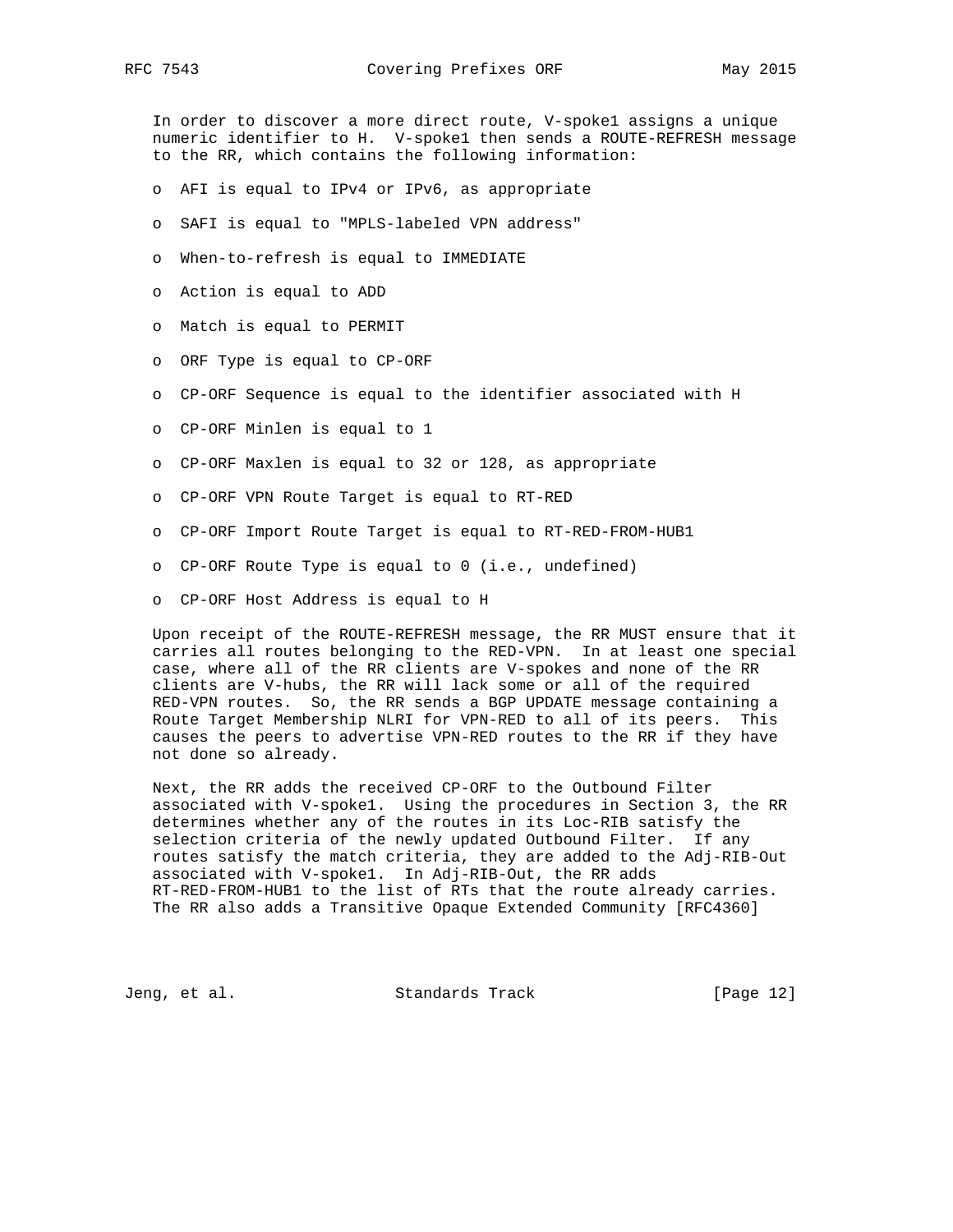with the sub-type equal to CP-ORF. Finally, RR advertises the newly added routes to V-spoke1. In this example, the RR advertises P to V-spoke1 with a next-hop of PE1.

 V-spoke1 subjects the advertised routes to its import policy and accepts them because they carry the route target RT-RED-FROM-HUB1.

 V-spoke1 may repeat this process whenever it discovers another flow that might benefit from a more direct route to its destination.

4.1. Multicast Considerations

 When applying Multicast VPN [RFC6513] [RFC6514] procedures, routes bearing a Transitive Opaque Extended Community [RFC4360] with the sub-type equal to CP-ORF MUST NOT be used to determine Eligible Upstream Multicast Hops (UMH).

5. Applicability in BGP/MPLS Ethernet VPN (EVPN)

 In an EVPN environment, Customer Edge (CE) devices are attached to PE routers. A CE can be a host, a router, or a switch. For a given EVI, a PE router acts in exactly one of the following roles:

- o as a DMG
- o as a Spoke
- o as neither a DMG nor a Spoke

 To illustrate CP-ORF operation in the EVPN environment, assume the following:

- o A CE device in a particular EVI, RED-EVI, is connected to a PE that acts as neither a DMG nor a Spoke for RED-EVI. We refer to this PE as PE1.
- o Another CE device in RED-EVI is connected to another PE, and that PE acts as a DMG for RED-EVI. We refer to this PE as DMG1.
- o Yet another CE device in RED-EVI is connected to another PE, and that PE acts as a Spoke for RED-EVI. We refer to this PE as Spoke1.

 All of these PEs advertise RED-EVI routes to a RR. They mark these routes with an RT, which we will call RT-RED. In particular, PE1 advertises a RED-EVI route to a MAC Address that we will call M.

Jeng, et al. Standards Track [Page 13]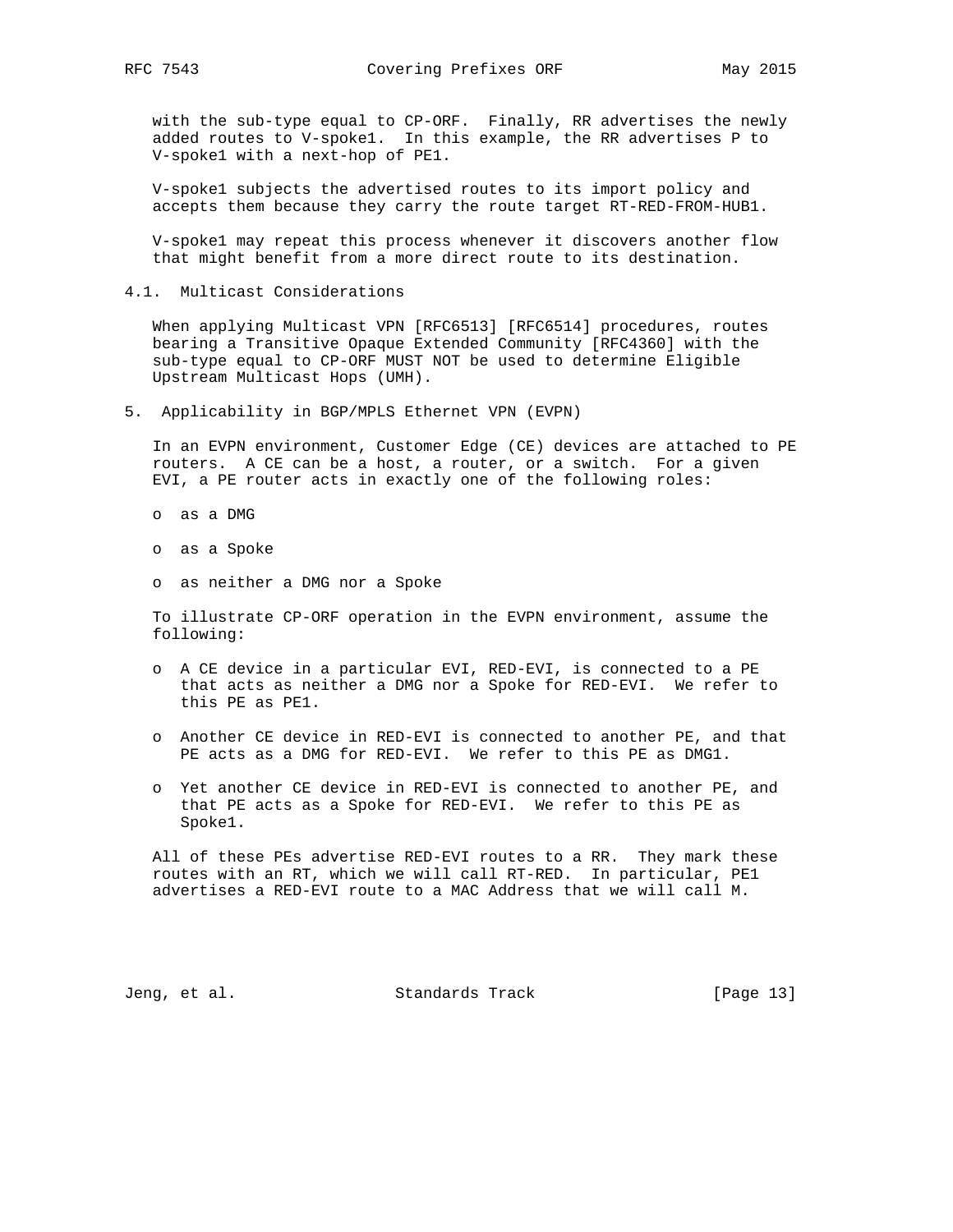The RED-EVI VPN Routing and Forwarding tables (VRFs) on all of these PEs are provisioned to import EVPN routes that carry RT-RED.

 Since DMG1 acts as a DMG for RED-EVI, DMG1 advertises a UMR for the RED-EVI to the RR, carrying the route target RT-RED. The UMR is characterized as follows:

- o EVPN Route Type is equal to MAC/IP Advertisement Route
- o MAC address length is equal to 0
- o IP address length is equal to 0

 Spoke1 establishes a BGP session with the RR, negotiating the CP-ORF capability as well as the Multiprotocol Extensions capability [RFC4760]. Upon establishment of the BGP session, the RR does not advertise any routes to Spoke1. The RR will not advertise any routes until it receives a ROUTE-REFRESH message.

 Immediately after the BGP session is established, Spoke1 sends the RR a ROUTE REFRESH message containing the following information:

- o AFI is equal to L2VPN
- o SAFI is equal to BGP EVPN
- o When-to-refresh is equal to IMMEDIATE
- o Action is equal to ADD
- o Match is equal to PERMIT

 The ROUTE REFRESH message also contains four ORF entries. The first ORF entry contains the following information:

- o ORF Type is equal to CP-ORF
- o CP-ORF Sequence is equal to 1
- o CP-ORF Minlen is equal to 0
- o CP-ORF Maxlen is equal to 0
- o CP-ORF VPN Route Target is equal to RT-RED
- o CP-ORF Import Route Target is equal to RT-RED
- o CP-ORF Route Type is equal to 1 (Ethernet Autodiscovery Route)

Jeng, et al. Standards Track [Page 14]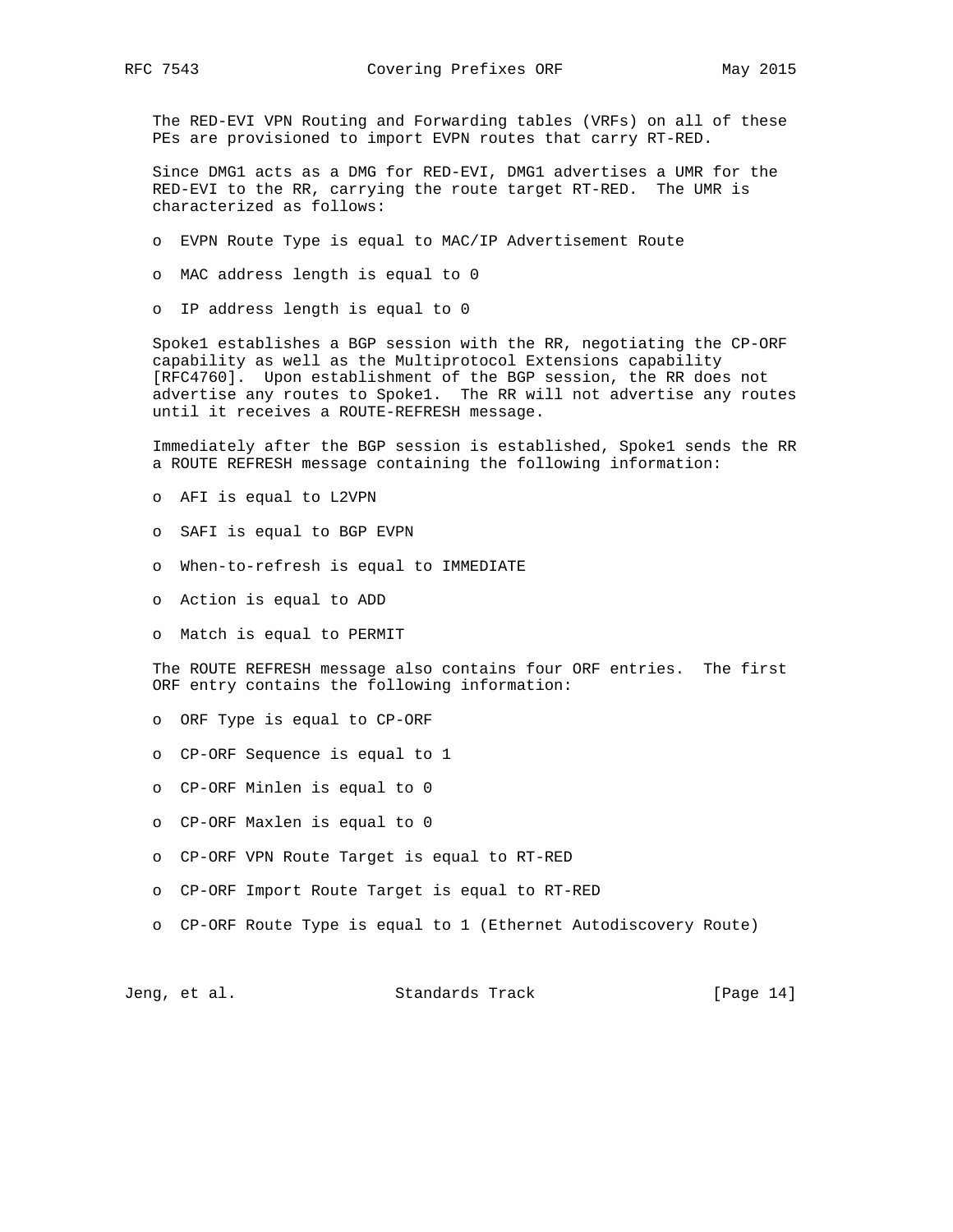RFC 7543 Covering Prefixes ORF May 2015

 The second ORF entry contains the following information: o ORF Type is equal to CP-ORF o CP-ORF Sequence is equal to 2 o CP-ORF Minlen is equal to 0 o CP-ORF Maxlen is equal to 0 o CP-ORF VPN Route Target is equal to RT-RED o CP-ORF Import Route Target is equal to RT-RED o CP-ORF Route Type is equal to 2 (MAC/IP Advertisement Route) The third ORF entry contains the following information: o ORF Type is equal to CP-ORF o CP-ORF Sequence is equal to 3 o CP-ORF Minlen is equal to 0 o CP-ORF Maxlen is equal to 0 o CP-ORF VPN Route Target is equal to RT-RED o CP-ORF Import Route Target is equal to RT-RED o CP-ORF Route Type is equal to 3 (Inclusive Multicast Route) The fourth ORF entry contains the following information: o ORF Type is equal to CP-ORF o CP-ORF Sequence is equal to 4 o CP-ORF Minlen is equal to 0 o CP-ORF Maxlen is equal to 0 o CP-ORF VPN Route Target is equal to RT-RED o CP-ORF Import Route Target is equal to RT-RED o CP-ORF Route Type is equal to 4 (Ethernet Segment)

Jeng, et al. Standards Track [Page 15]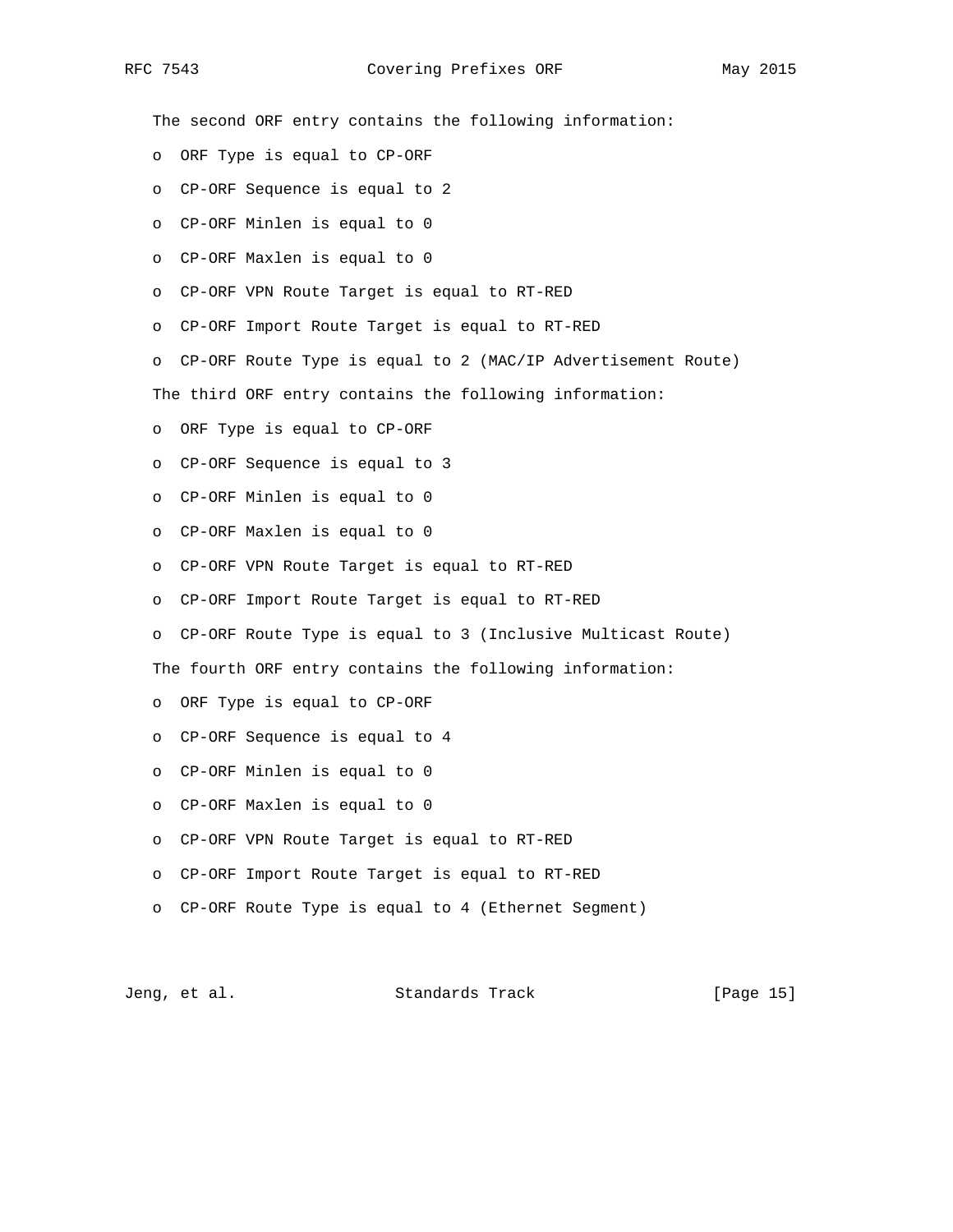In response to the ROUTE REFRESH message, the RR advertises the following to V-spoke1:

- o All Ethernet Autodiscovery Routes belonging to RED-EVI
- o A UMR advertised by DMG1 and belonging to RED-EVI
- o All Inclusive Multicast Routes belonging to RED-EVI
- o All Ethernet Segment Routes belonging to RED-EVI

 All of these routes carry the route target RT-RED. Spoke1 subjects these routes to its import policy and accepts them because they carry the route target RT-RED.

 Now, Spoke1 begins normal operation, sending all of its RED-VPN traffic through DMG1. At some point, Spoke1 determines that it might benefit from a more direct route to M. (Note that criteria by which Spoke1 determines that it needs a more direct route to M are beyond the scope of this document.)

 In order to discover a more direct route, Spoke1 assigns a unique numeric identifier to M. V-spoke1 then sends a ROUTE-REFRESH message to the RR, containing the following information:

- o AFI is equal to L2VPN
- o SAFI is equal to BGP EVPN
- o When-to-refresh is equal to IMMEDIATE
- o Action is equal to ADD
- o Match is equal to PERMIT
- o ORF Type is equal to CP-ORF
- o CP-ORF Sequence is equal to the identifier associated with M
- o CP-ORF Minlen is equal to 1
- o CP-ORF Maxlen is equal to 48
- o CP-ORF VPN Route Target is equal to RT-RED
- o CP-ORF Import Route Target is equal to RT-RED

Jeng, et al. Standards Track [Page 16]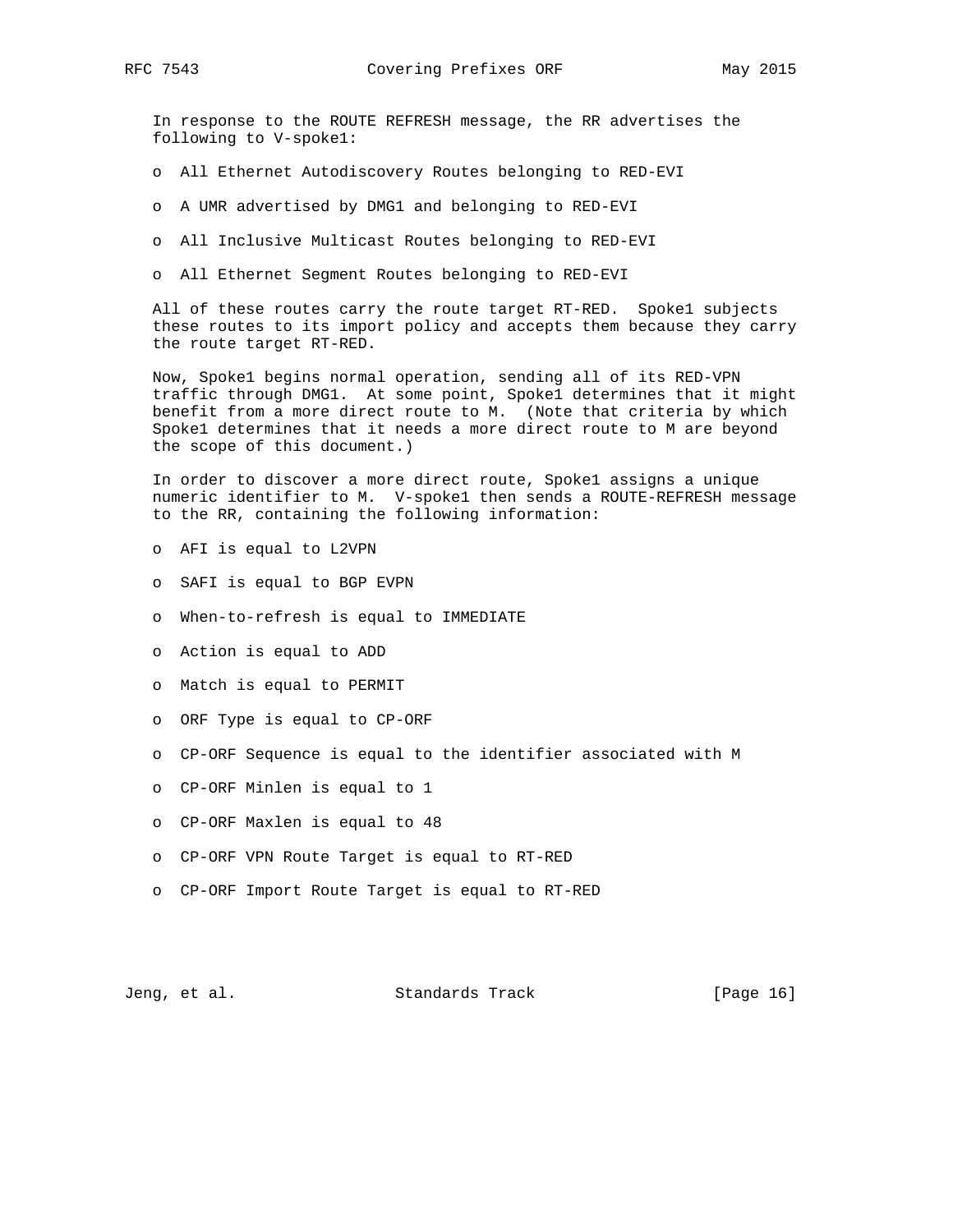o CP-ORF Host Address is equal to M

 Next, the RR adds the received CP-ORF to the Outbound Filter associated with Spoke1. Using the procedures in Section 3, the RR determines whether any of the routes in its Loc-RIB satisfy the selection criteria of the newly updated Outbound Filter. If any routes satisfy the match criteria, they are added to the Adj-RIB-Out associated with Spoke1. The RR adds a Transitive Opaque Extended Community [RFC4360] with the sub-type equal to CP-ORF. Note that as these routes are added to the Adj-RIB-Out, the RR does not change the list of RTs that the route already carries. Finally, RR advertises the newly added routes to V-spoke1. In this example, the RR advertises M to V-spoke1 with a next-hop of PE1.

 Spoke1 subjects the advertised routes to its import policy and accepts them because they carry the route target RT-RED.

 Spoke1 may repeat this process whenever it discovers another flow that might benefit from a more direct route to its destination.

 Note that, in general, an EVI may have more than one DMG, in which case each spoke would receive a UMR from each of them. The spoke should follow its local route selection procedures to select one of them as the "best" and use the selected one.

6. Clean-up

 Each CP-ORF consumes memory and compute resources on the device that supports it. Therefore, in order to obtain optimal performance, BGP speakers periodically evaluate all CP-ORFs that they have originated and remove unneeded CP-ORFs. The criteria by which a BGP speaker identifies unneeded CP-ORF entries is a matter of local policy and is beyond the scope of this document.

7. IANA Considerations

 This memo uses code points from the First Come First Served [RFC5226] range of the following registries:

| Registry                                       | Code Point        |
|------------------------------------------------|-------------------|
| BGP Outbound Route Filtering (ORF) Types       | CP-ORF (65)       |
| Transitive Opaque Extended Community Sub-Types | $[CP-ORF (0x03)]$ |

Jeng, et al. Standards Track [Page 17]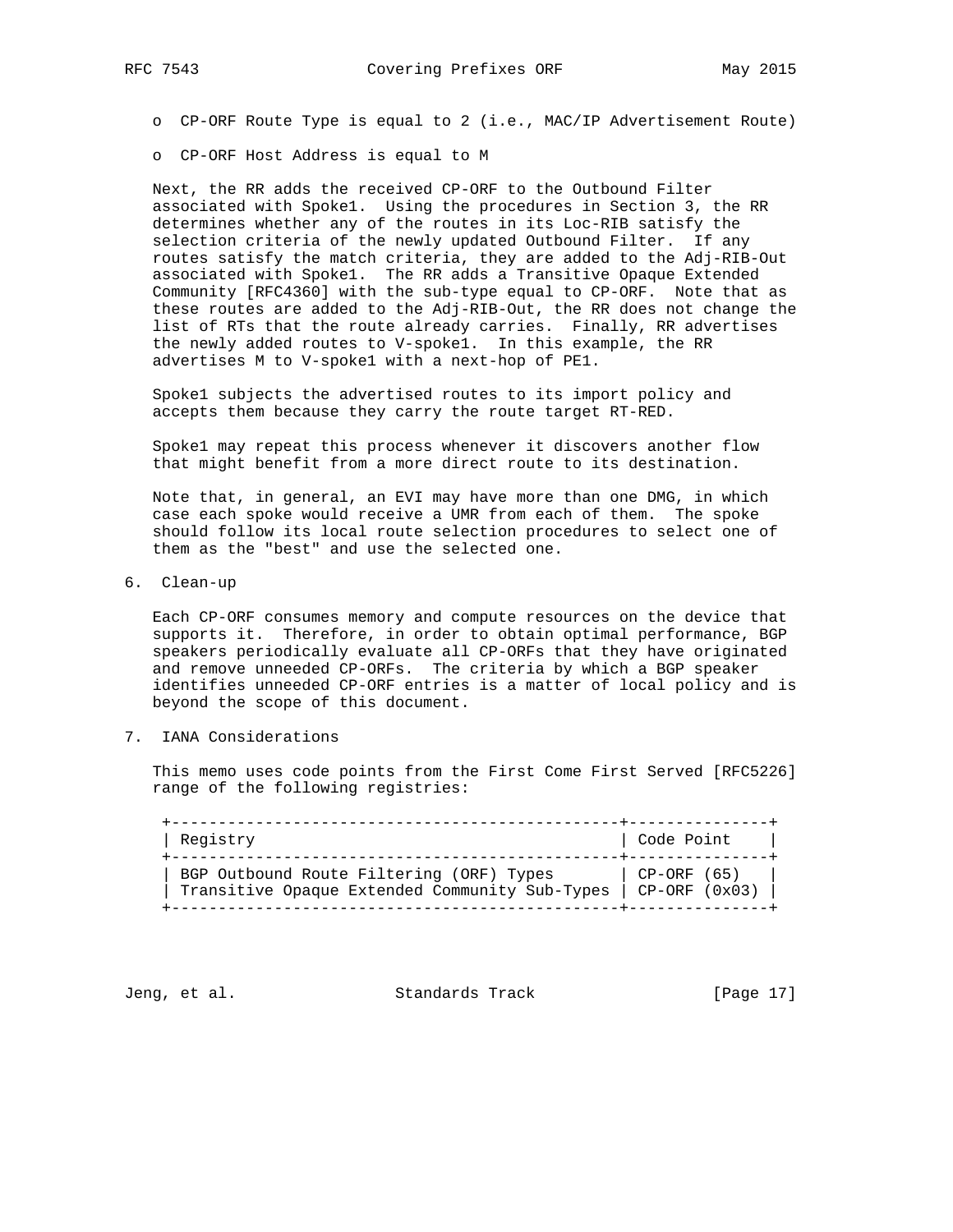IANA has updated the above-mentioned registry entries so that they reference this memo.

8. Security Considerations

 Each CP-ORF consumes memory and compute resources on the device that supports it. Therefore, a device supporting CP-ORF takes the following steps to protect itself from oversubscription:

- o When negotiating the ORF capability, advertise willingness to receive the CP-ORF only to known, trusted Internal BGP (iBGP) peers. See Section 5 of RFC 5291 for negotiation details.
- o Enforce a per-peer limit on the number of CP-ORFs that can be installed at any given time. Ignore all requests to add CP-ORFs beyond that limit

 Security considerations for BGP are presented in [RFC4271] while further security analysis of BGP is found in [RFC6952].

- 9. References
- 9.1. Normative References
	- [RFC2119] Bradner, S., "Key words for use in RFCs to Indicate Requirement Levels", BCP 14, RFC 2119, March 1997, <http://www.rfc-editor.org/info/rfc2119>.
	- [RFC4271] Rekhter, Y., Ed., Li, T., Ed., and S. Hares, Ed., "A Border Gateway Protocol 4 (BGP-4)", RFC 4271, January 2006, <http://www.rfc-editor.org/info/rfc4271>.
	- [RFC4360] Sangli, S., Tappan, D., and Y. Rekhter, "BGP Extended Communities Attribute", RFC 4360, February 2006, <http://www.rfc-editor.org/info/rfc4360>.
	- [RFC4684] Marques, P., Bonica, R., Fang, L., Martini, L., Raszuk, R., Patel, K., and J. Guichard, "Constrained Route Distribution for Border Gateway Protocol/MultiProtocol Label Switching (BGP/MPLS) Internet Protocol (IP) Virtual Private Networks (VPNs)", RFC 4684, November 2006, <http://www.rfc-editor.org/info/rfc4684>.
	- [RFC4760] Bates, T., Chandra, R., Katz, D., and Y. Rekhter, "Multiprotocol Extensions for BGP-4", RFC 4760, January 2007, <http://www.rfc-editor.org/info/rfc4760>.

Jeng, et al. Standards Track [Page 18]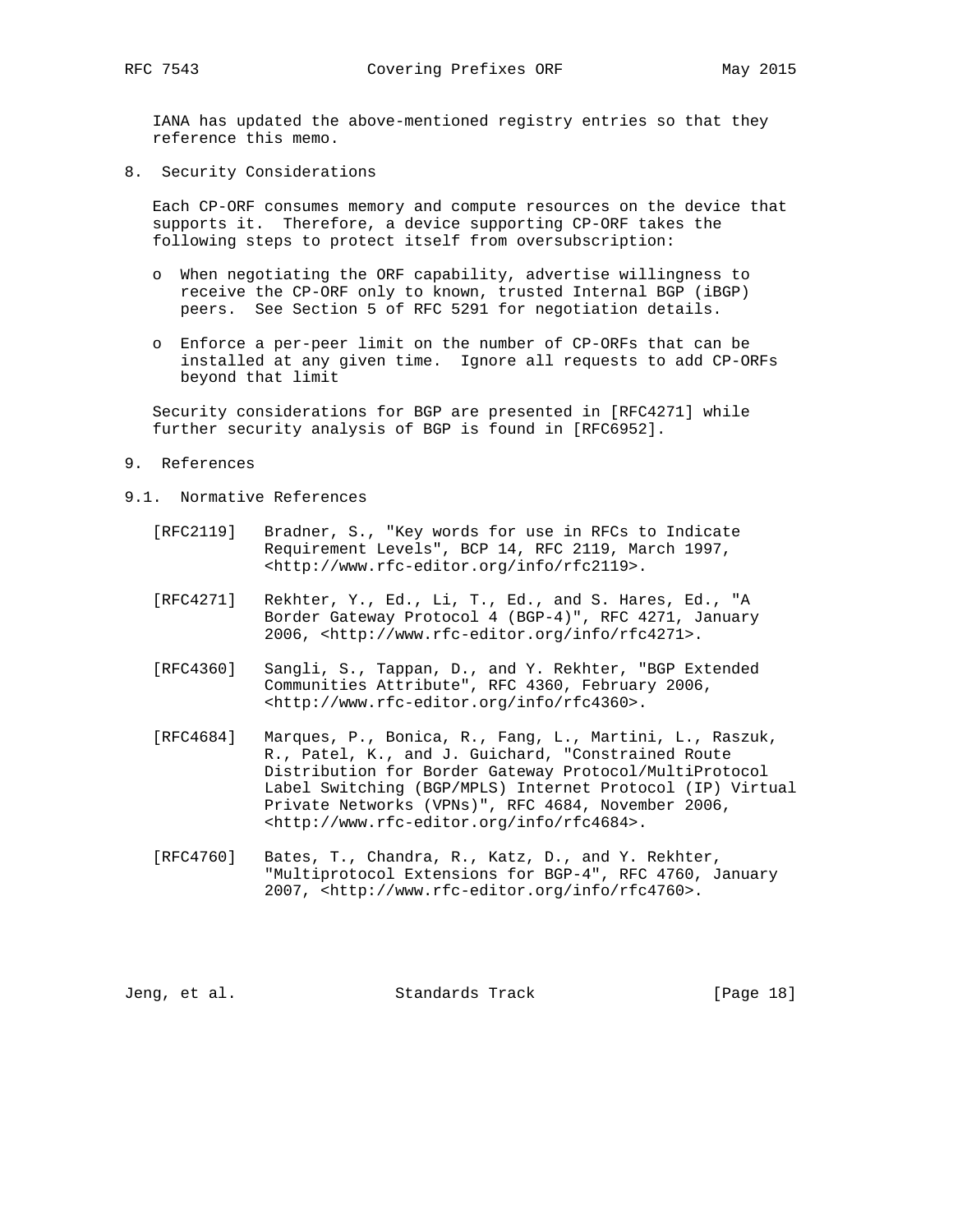- [RFC5291] Chen, E. and Y. Rekhter, "Outbound Route Filtering Capability for BGP-4", RFC 5291, August 2008, <http://www.rfc-editor.org/info/rfc5291>.
- [RFC6513] Rosen, E., Ed. and R. Aggarwal, Ed., "Multicast in MPLS/ BGP IP VPNs", RFC 6513, February 2012, <http://www.rfc-editor.org/info/rfc6513>.
- [RFC6514] Aggarwal, R., Rosen, E., Morin, T., and Y. Rekhter, "BGP Encodings and Procedures for Multicast in MPLS/BGP IP VPNs", RFC 6514, February 2012, <http://www.rfc-editor.org/info/rfc6514>.
- [RFC7024] Jeng, H., Uttaro, J., Jalil, L., Decraene, B., Rekhter, Y., and R. Aggarwal, "Virtual Hub-and-Spoke in BGP/MPLS VPNs", RFC 7024, October 2013, <http://www.rfc-editor.org/info/rfc7024>.
- [RFC7432] Sajassi, A., Ed., Aggarwal, R., Bitar, N., Isaac, A., Uttaro, J., Drake, J., and W. Henderickx, "BGP MPLS-Based Ethernet VPN", RFC 7432, February 2015, <http://www.rfc-editor.org/info/rfc7432>.

### 9.2. Informative References

- [IANA.AFI] IANA, "Address Family Numbers", <http://www.iana.org/assignments/address-family-numbers>.
- [IANA.EVPN] IANA, "Ethernet VPN (EVPN)", <http://www.iana.org/assignments/evpn>.
- [IANA.SAFI] IANA, "Subsequent Address Family Identifiers (SAFI) Parameters", <http://www.iana.org/assignments/safi-namespace>.
- [RFC4364] Rosen, E. and Y. Rekhter, "BGP/MPLS IP Virtual Private Networks (VPNs)", RFC 4364, February 2006, <http://www.rfc-editor.org/info/rfc4364>.
- [RFC5226] Narten, T. and H. Alvestrand, "Guidelines for Writing an IANA Considerations Section in RFCs", BCP 26, RFC 5226, May 2008, <http://www.rfc-editor.org/info/rfc5226>.
- [RFC6952] Jethanandani, M., Patel, K., and L. Zheng, "Analysis of BGP, LDP, PCEP, and MSDP Issues According to the Keying and Authentication for Routing Protocols (KARP) Design Guide", RFC 6952, May 2013, <http://www.rfc-editor.org/info/rfc6952>.

|  | Jeng, et al. | Standards Track |  | [Page 19] |  |
|--|--------------|-----------------|--|-----------|--|
|--|--------------|-----------------|--|-----------|--|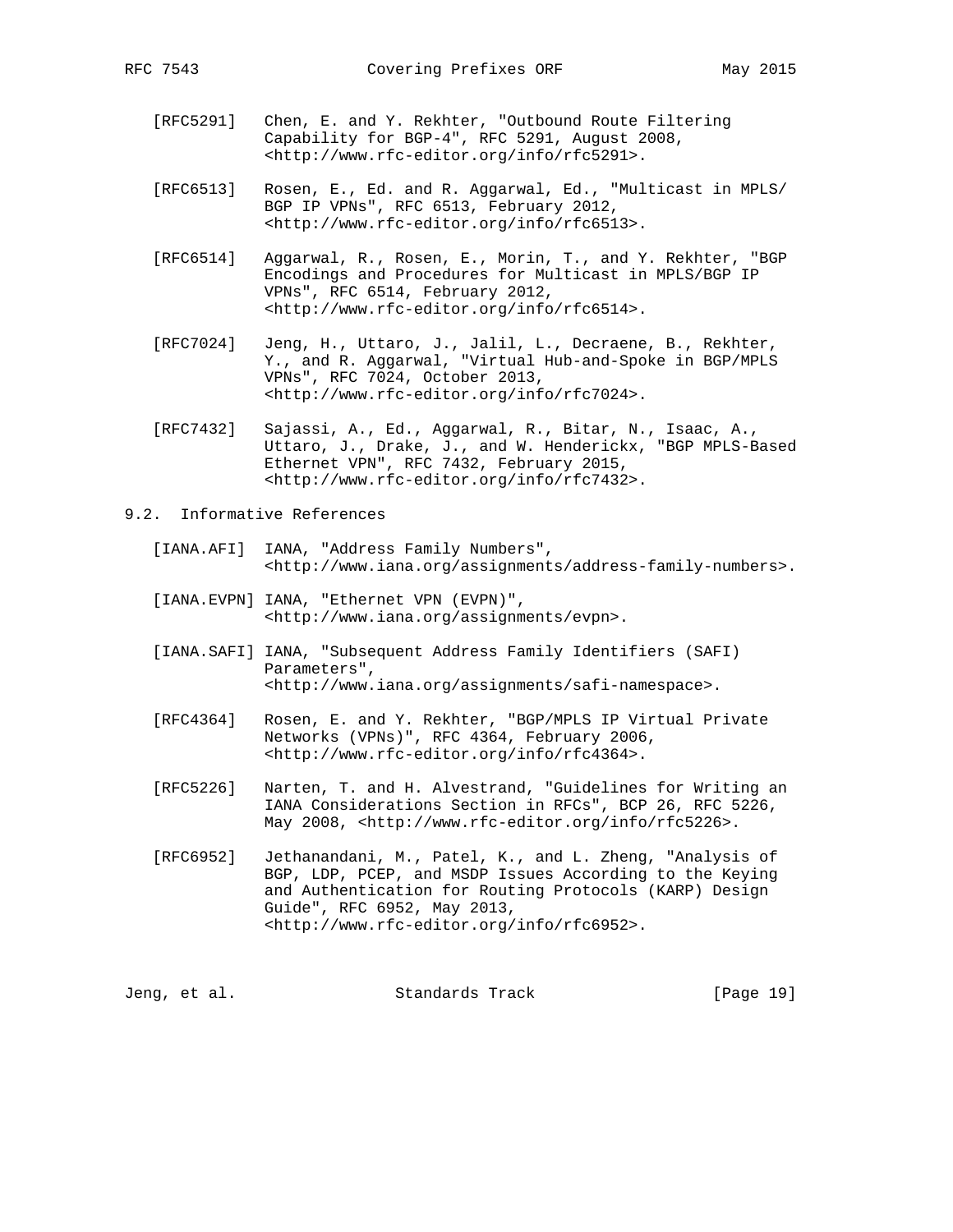# Acknowledgements

 The authors wish to acknowledge Han Nguyen, James Uttaro, and Alvaro Retana for their comments and contributions.

Contributors

 The following individuals contributed to the development of this document:

- o Yakov Rekhter
- o Xiaohu Xu

Jeng, et al. Standards Track [Page 20]